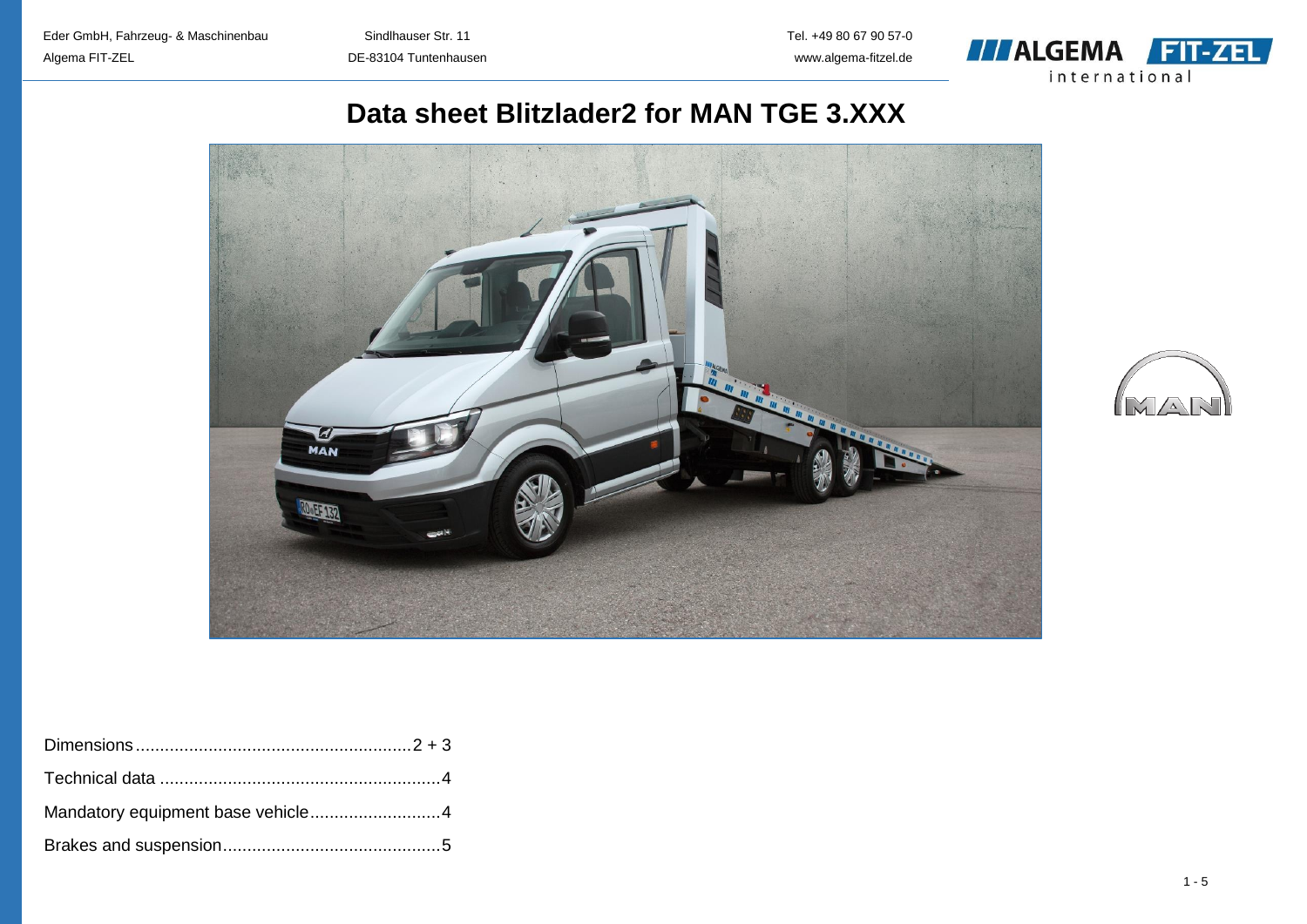# Data sheet Blitzlader2 for MAN TGE 3.XXX





**TTALGEMA FIT-ZEL** international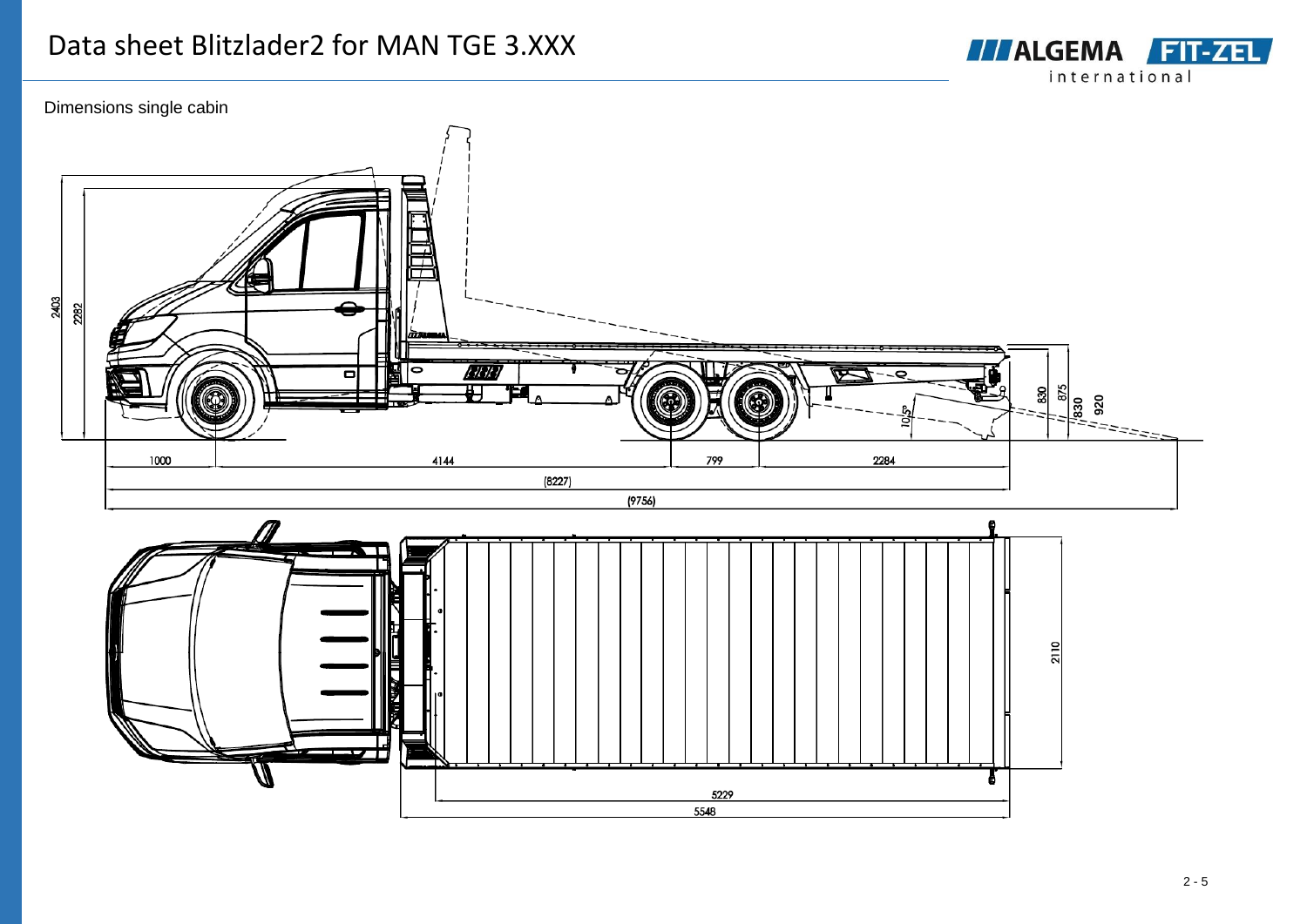

## Dimensions double cabin



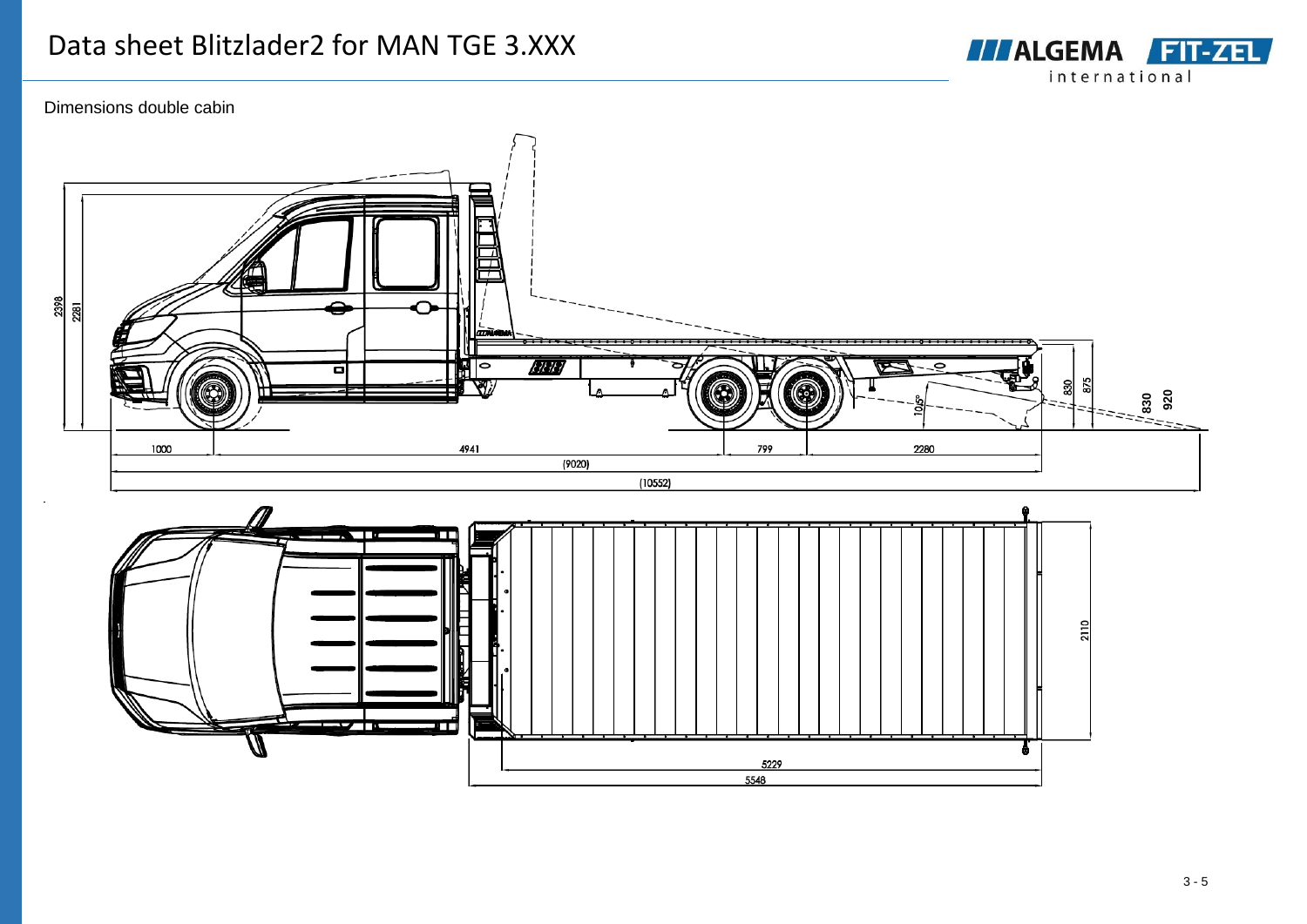**TTALGEMA FIT-ZEL** international

| Specifications base vehicle TGE 3.XXX |                           |               |                 |              |        |                                |                   | <b>Structure Blitzlader2 air suspension (DDAL0002)</b> |                     |                     |            |               |             |                        |            |             |            |                             |
|---------------------------------------|---------------------------|---------------|-----------------|--------------|--------|--------------------------------|-------------------|--------------------------------------------------------|---------------------|---------------------|------------|---------------|-------------|------------------------|------------|-------------|------------|-----------------------------|
|                                       | Cabin                     | <b>Engine</b> | Emiss.<br>class | <b>Drive</b> | Gear   | <b>Eng.rating</b><br>[KW (PS)] | Trans-<br>mission | <b>Axle</b><br>load                                    | <b>Axle</b><br>load | <b>Axle</b><br>load | <b>GVW</b> | Uni.<br>weigh | Paylo<br>ad | <b>Trailer</b><br>load | <b>GTW</b> | Tyres       | <b>ESP</b> | <b>Comment</b>              |
| A1                                    | Single                    | 2,01 TDI      | EU <sub>6</sub> | <b>FWD</b>   | Manual | 103 (140)                      | 5,0/3,5           | 2.100                                                  | 2.100               | 1.800               | 5.900      | 2.794         | 3.106       | 3.000                  | 6.000      | 205/75 R16C | $\bullet$  |                             |
| A <sub>2</sub>                        | Single                    | 2.0 TDI       | EU <sub>6</sub> | <b>FWD</b>   | Autom. | 103 (140)                      | 3,87              | 2.100                                                  | 2.100               | 1.800               | 5.900      | 2.826         | 3.074       | 3.000                  | 6.000      | 205/75 R16C | $\bullet$  |                             |
| A <sub>3</sub>                        | Single                    | 2,0 TDI       | EU6             | <b>FWD</b>   | Manual | 130 (177)                      | 5,0/3,5           | 2.100                                                  | 2.100               | 1.800               | 5.900      | 2.803         | 3.097       | 3.000                  | 6.000      | 205/75 R16C | $\bullet$  |                             |
| A4                                    | Single                    | 2,0 TDI       | EU <sub>6</sub> | <b>FWD</b>   | Autom. | 130 (177)                      | 3,87              | 2.100                                                  | 2.100               | 1.800               | 5.900      | 2.835         | 3.065       | 3.000                  | 6.000      | 205/75 R16C | $\bullet$  |                             |
| A <sub>5</sub>                        | Single                    | 2,0 TDI       | EU <sub>6</sub> | <b>RWD</b>   | Manual | 103 (140)                      | 3,917             | 2.100                                                  | 2.250               | 1.900               | 5.900      | 2.885         | 3.015       | 3.000                  | 6.500      | 235/65 R16C | $\bullet$  |                             |
| A6                                    | Single                    | 2,0 TDI       | EU 6            | <b>RWD</b>   | Manual | 130 (177)                      | 3,917             | 2.100                                                  | 2.250               | 1.900               | 5.900      | 2.894         | 3.006       | 3.500                  | 7.000      | 235/65 R16C | $\bullet$  |                             |
| A7                                    | Double                    | 2,01 TDI      | EU <sub>6</sub> | <b>FWD</b>   | Manual | 103 (140)                      | 5,0/3,5           | 2.100                                                  | 2.100               | 1.800               | 5.900      | 2.945         | 2.955       | 3.000                  | 6.000      | 205/75 R16C |            | Uprated front axle standard |
| A8                                    | Double                    | 2.0 TDI       | EU <sub>6</sub> | <b>FWD</b>   | Autom. | 103 (140)                      | 3,87              | 2.100                                                  | 2.100               | 1.800               | 5.900      | 2.977         | 2.923       | 3.000                  | 6.000      | 205/75 R16C |            | Uprated front axle standard |
| A9                                    | Double                    | 2,0 TDI       | EU <sub>6</sub> | <b>FWD</b>   | Manual | 130 (177)                      | 5,0/3,5           | 2.100                                                  | 2.100               | 1.800               | 5.900      | 2.954         | 2.946       | 3.000                  | 6.000      | 205/75 R16C |            | Uprated front axle standard |
| A10                                   | Double                    | 2,0 TDI       | EU <sub>6</sub> | <b>FWD</b>   | Autom. | 130 (177)                      | 3,87              | 2.100                                                  | 2.100               | 1.800               | 5.900      | 2.986         | 2.914       | 3.000                  | 6.000      | 205/75 R16C |            | Uprated front axle standard |
| A11                                   | Double                    | 2.0 TDI       | EU <sub>6</sub> | <b>RWD</b>   | Manual | 103 (140)                      | 3,917             | 2.100                                                  | 2.250               | 1.900               | 5.900      | 3.036         | 2.864       | 3.000                  | 6.500      | 235/65 R16C |            | Uprated front axle standard |
| A12                                   | Double                    | 2,01 TDI      | EU <sub>6</sub> | <b>RWD</b>   | Manual | 130 (177)                      | 3,917             | 2.100                                                  | 2.250               | 1.900               | 5.900      | 3.045         | 2.855       | 3.500                  | 7.000      | 235/65 R16C |            | Uprated front axle standard |
|                                       | Vehicles with reduced GVW |               |                 |              |        |                                |                   |                                                        |                     |                     |            |               |             |                        |            |             |            |                             |
| <b>B1</b>                             | Single                    | 2,0 TDI       | EU <sub>6</sub> | <b>FWD</b>   | Manual | 103 (140)                      | 5,0/3,5           | 1.800                                                  | 2.100               | 1.800               | 5.500      | 2.794         | 2.716       | 3.000                  | 6.000      | 205/75 R16C |            | No uprated front axle       |
| B <sub>2</sub>                        | Single                    | 2,01 TDI      | EU <sub>6</sub> | <b>FWD</b>   | Autom. | 103 (140)                      | 3,87              | 1.800                                                  | 2.100               | 1.800               | 5.500      | 2.826         | 2.674       | 3.000                  | 6.000      | 205/75 R16C |            | No uprated front axle       |
| B <sub>3</sub>                        | Single                    | 2,0 TDI       | EU6             | <b>FWD</b>   | Manual | 130 (177)                      | 5,0/3,5           | 1.800                                                  | 2.100               | 1.800               | 5.500      | 2.803         | 2.697       | 3.000                  | 6.000      | 205/75 R16C |            | No uprated front axle       |
| B4                                    | Single                    | 2,01 TDI      | EU <sub>6</sub> | <b>FWD</b>   | Autom. | 130 (177)                      | 3,87              | 1.800                                                  | 2.100               | 1.800               | 5.500      | 2.835         | 2.665       | 3.000                  | 6.000      | 205/75 R16C |            | No uprated front axle       |
| B <sub>5</sub>                        | Single                    | 2,0 TDI       | EU6             | <b>RWD</b>   | Manual | 103 (140)                      | 3,917             | 1.800                                                  | 2.250               | 1.900               | 5.700      | 2.885         | 2.815       | 3.000                  | 6.500      | 235/65 R16C |            | No uprated front axle       |
| B6                                    | Single                    | 2,0 TDI       | EU <sub>6</sub> | <b>RWD</b>   | Manual | 130 (177)                      | 3,917             | 1.800                                                  | 2.250               | 1.900               | 5.700      | 2.894         | 2.806       | 3.500                  | 7.000      | 235/65 R16C |            | No uprated front axle       |

### **Mandatory equipment for single cab: Mandatory equipment for double cab:**

| Code            | <b>Description</b>                                                                             | <b>Comment</b>                                                                          | Code            | <b>Description</b>                                                                            | <b>Comment</b>                                                                                         |
|-----------------|------------------------------------------------------------------------------------------------|-----------------------------------------------------------------------------------------|-----------------|-----------------------------------------------------------------------------------------------|--------------------------------------------------------------------------------------------------------|
| L4              | 4.490 mm                                                                                       | Because of ESP                                                                          | L4              | 4.490 mm                                                                                      | Needed for conversion                                                                                  |
| VV8             | Uprated front axle 2.100 kg                                                                    | Needed for GVW 5.900 kg. Without this option the<br>Blitzlader will have a reduced GVW. | VV8             | Uprated front axle 2.100 kg                                                                   | Standard for double cab chassis. Needed<br>5.900 kg. Without this option the Blitzlade<br>reduced GVW. |
| IS <sub>2</sub> | Terminal block and function control module 1 with<br>body builder (ABH) programming.           |                                                                                         | 1AN             | <b>ESP</b> deactivation                                                                       | S5L basic vehicle for ABH Necessary.                                                                   |
| NY4             | AGM battery (92 Ah, 520 A) and alternator with<br>increased capacity (250 A)                   | ZK1 Air conditioning necessary                                                          | IS <sub>2</sub> | Terminal block and function control module 1 with<br>body builder (ABH) programming.          |                                                                                                        |
| 8FH             | Second AGM battery with cut-off relay and battery<br>monitoring 92Ah 520A.                     |                                                                                         | NY4             | AGM battery (92 Ah, 520 A) and alternator with<br>increased capacity (250 A)                  | ZK1 Air conditioning necessary                                                                         |
| 9NE             | Digital tachograph                                                                             | Mandatory for N2 vehicles.                                                              | 8FH             | Second AGM battery with cut-off relay and battery<br>monitoring 92Ah 520A.                    |                                                                                                        |
| 7H1             | Top speed limited to max. 90 km/h (cannot be<br>deactivated) Standard on vehicles > 3.5 tonnes | Mandatory for N2 vehicles.                                                              | 9NE             | Digital tachograph                                                                            | Mandatory for N2 vehicles.                                                                             |
| 1D7             | Trailer hitch preparation                                                                      | Needed for heighest possible GTW.                                                       | 7H1             | Top speed limited to max. 90 km/h (cannot be<br>deactivated) Standard on vehicles >3.5 tonnes | Mandatory for N2 vehicles.                                                                             |
| 6K2             | Ambient traffic monitoring "Front Assist"                                                      | Brake assist mandatory for N2 vehicles.                                                 | 1D7             | Trailer hitch preparation                                                                     | Needed for heighest possible GTW.                                                                      |
| 7Y4             | Active Lange Guard Assist                                                                      | Mandatory for N2 vehicles.                                                              | 6S3             | Position lights                                                                               | Mandatory for vehicles with width > 2,1m.                                                              |
| <b>6S3</b>      | Position lights                                                                                | Mandatory for vehicles with width $> 2,1$ m.                                            | 8F1             | Side marker lights                                                                            | Mandatory for vehicles with length > 6m.                                                               |
| 8F1             | Side marker lights                                                                             | Mandatory for vehicles with length > 6m.                                                | 2NC             | 2 chocks                                                                                      | Mandatory for N2 vehicles.                                                                             |
| 2NC             | 2 chocks                                                                                       | Mandatory for N2 vehicles.                                                              |                 |                                                                                               |                                                                                                        |

| <b>Comment</b>                                                                          | Code            | <b>Description</b>                                                                             | <b>Comment</b>                                                                                                              |  |
|-----------------------------------------------------------------------------------------|-----------------|------------------------------------------------------------------------------------------------|-----------------------------------------------------------------------------------------------------------------------------|--|
| Because of ESP                                                                          | L4              | 4.490 mm                                                                                       | Needed for conversion                                                                                                       |  |
| Needed for GVW 5.900 kg. Without this option the<br>Blitzlader will have a reduced GVW. | VV8             | Uprated front axle 2.100 kg                                                                    | Standard for double cab chassis. Needed for GVW<br>5.900 kg. Without this option the Blitzlader will have a<br>reduced GVW. |  |
|                                                                                         | 1AN             | <b>ESP</b> deactivation                                                                        | S5L basic vehicle for ABH Necessary.                                                                                        |  |
| ZK1 Air conditioning necessary                                                          | IS <sub>2</sub> | Terminal block and function control module 1 with<br>body builder (ABH) programming.           |                                                                                                                             |  |
|                                                                                         | NY4             | AGM battery (92 Ah, 520 A) and alternator with<br>increased capacity (250 A)                   | ZK1 Air conditioning necessary                                                                                              |  |
| Mandatory for N2 vehicles.                                                              | 8FH             | Second AGM battery with cut-off relay and battery<br>monitoring 92Ah 520A.                     |                                                                                                                             |  |
| Mandatory for N2 vehicles.                                                              | 9NE             | Digital tachograph                                                                             | Mandatory for N2 vehicles.                                                                                                  |  |
| Needed for heighest possible GTW.                                                       | 7H1             | Top speed limited to max. 90 km/h (cannot be<br>deactivated) Standard on vehicles > 3.5 tonnes | Mandatory for N2 vehicles.                                                                                                  |  |
| Brake assist mandatory for N2 vehicles.                                                 | 1D7             | Trailer hitch preparation                                                                      | Needed for heighest possible GTW.                                                                                           |  |
| Mandatory for N2 vehicles.                                                              | 6S3             | Position lights                                                                                | Mandatory for vehicles with width $> 2.1$ m.                                                                                |  |
| Mandatory for vehicles with width > 2,1m.                                               | 8F1             | Side marker lights                                                                             | Mandatory for vehicles with length > 6m.                                                                                    |  |
| Mandatory for vehicles with length > 6m.                                                | 2NC             | 2 chocks                                                                                       | Mandatory for N2 vehicles.                                                                                                  |  |
| Mandatory for N2 vehicles.                                                              |                 |                                                                                                |                                                                                                                             |  |